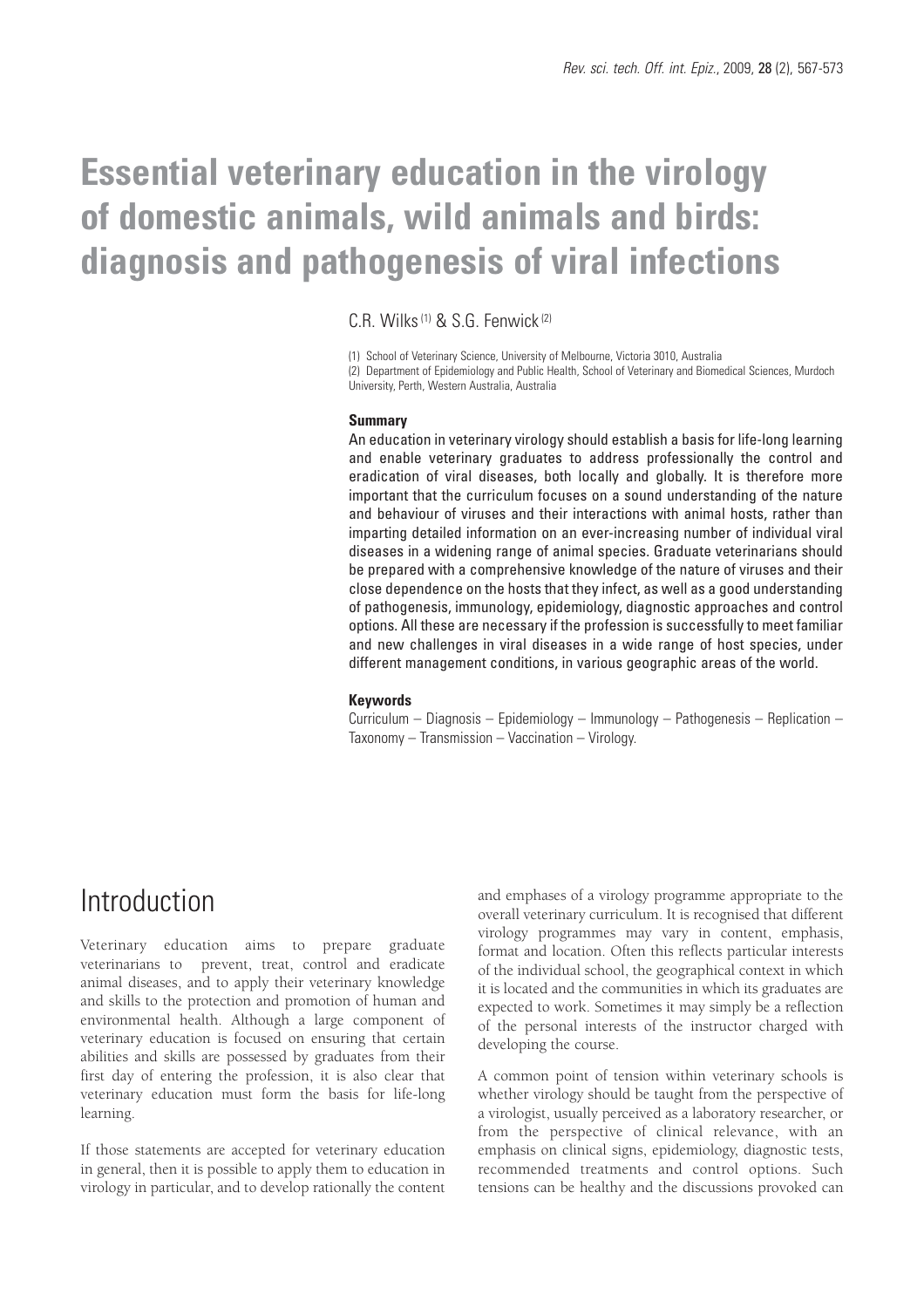result in courses that encompass the best elements of both extremes, so that students achieve both synergy and breadth of understanding while their interest is stimulated.

While education in veterinary virology must be integrated with other courses in the veterinary curriculum, which also contain much of the information needed to understand and respond to viral diseases, a virology programme also needs to address a number of specific elements of viral infection, if it is to meet the educational objectives stated above. The authors argue that these essential elements comprise:

- − the nature of viruses
- − viral replication and antiviral therapies

− methods of transmission, routes of infection and pathogenesis of viral diseases

- − the immune response to viral infections
- − epidemiology
- − diagnostic methods
- − control options, including vaccination.

#### The nature of viruses

It is probably safe to assume that few students enter professional veterinary training so that they can become virologists. However, it is important that they understand enough about the nature of viruses so that they can apply that knowledge in what might be considered the more clinical or applied components of the veterinary course. If this is kept in mind by teachers, then links can be made from knowledge of the nature of viruses, and the value of taxonomic approaches when thinking about them, to practical applications in the field.

Understanding the basics of viral taxonomy and nomenclature provides a framework for grouping viruses, revealing features about them that are invaluable in practical applications. Examples include their common appearance under the electron microscope or the structure and organisation of their genome. It is also clearly of practical value to know which families:

− are enveloped, and hence less robust in the external environment

− persist for long periods after being shed into the environment

- − are characterised by life-long infection of their hosts
- − are transmitted by arthropod vectors
- − have segmented RNA genomes

− are characterised by frequent genetic drift and reassortment.

A concise but solid appreciation of all these issues provides a good basis for understanding and predicting the likely behaviour of newly discovered viruses, many of which will appear during the working lifetimes of the veterinary students of today, just as they have over the past few decades.

## Viral replication and antiviral therapies

Viruses are totally dependent on the living cells of their host species to replicate. An understanding of the general model of viral replication, and the major variations, is essential for at least two reasons.

First, such an understanding provides the information necessary to appreciate where a virus and virus-infected cells may initiate an immune response and be either susceptible to or protected from that response. Understanding that viruses have surface molecules that enable them to become attached to specific receptors on cells before they are internalised indicates at which point they may be susceptible to the action of specific antiviral antibodies. Virus-infected cells expressing 'foreign' viruscoded molecules on their surface are important in interactions with other components of the immune system.

Secondly, understanding viral replication allows an appreciation of how the infecting virus uses host cell enzymes and other components for its own replication, thus presenting a challenge for the development of antiviral therapies. Since a number of antiviral therapies have been developed, and are being increasingly used in veterinary medicine, it is important that veterinary graduates understand their modes of action. In short, virus-specific steps or enzymes have been identified for some viruses, so that therapeutic agents can be produced that are selective for the virus and not the host cell. These agents include, for example:

− those that interfere with reverse transcriptase activity to inhibit retroviral replication

− those that interfere with the attachment and release of influenza viruses

− nucleoside analogues that interfere with deoxyribonucleic acid (DNA) replication in herpesviral infections.

### Methods of transmission, routes of infection and pathogenesis

An understanding of the nature of viruses and their replication in host species provides an appropriate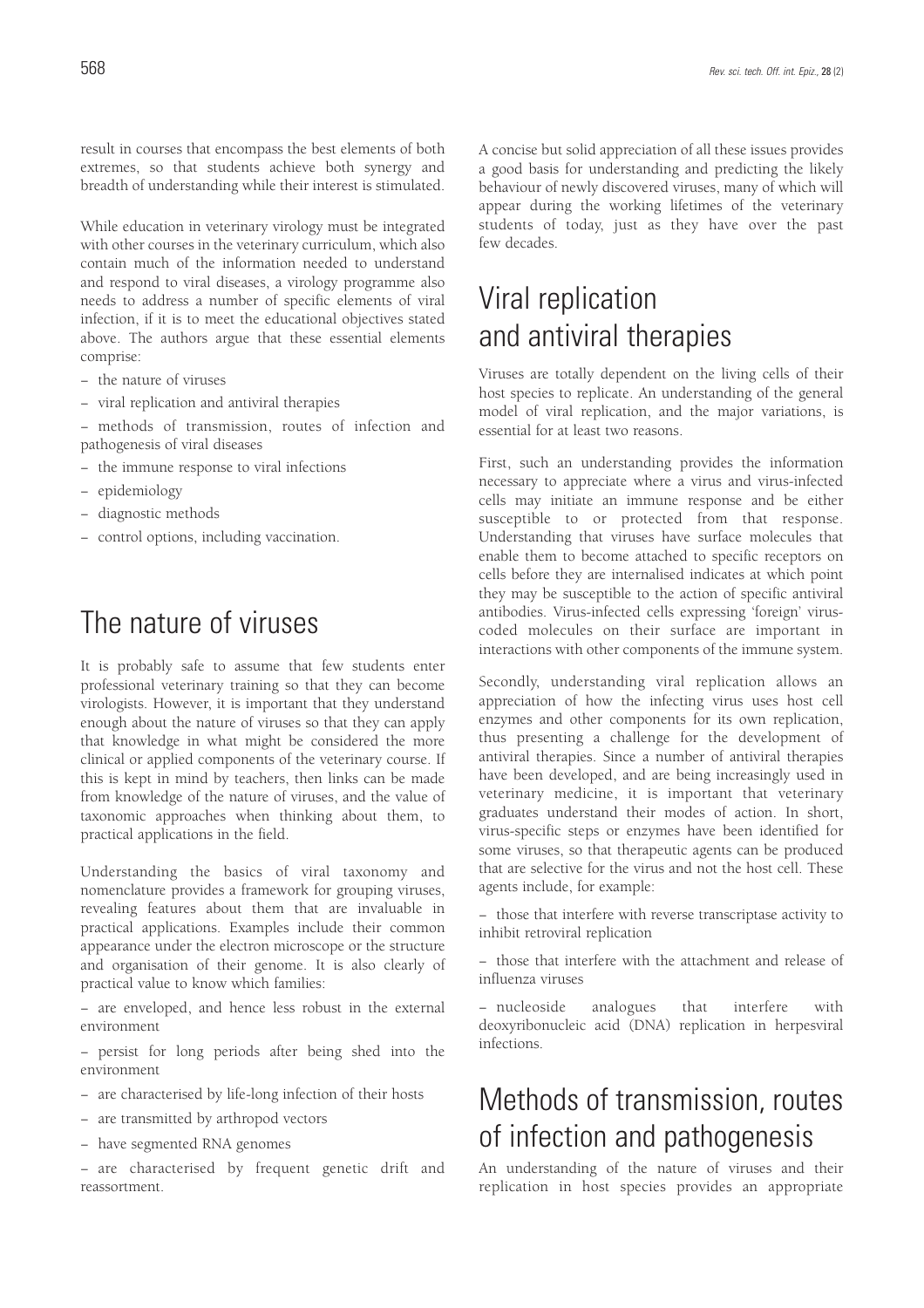foundation for considering:

- virus survival
- methods of transmission between hosts
- modes of entry into hosts
- mechanisms for producing disease.

Since viruses require living cells in which to replicate, there are a limited number of portals of entry into susceptible hosts. The oro-nasal, ocular, venereal, transplacental and percutaneous (e.g. by biting vectors) routes are the most common ways in which viruses can enter a new susceptible host and commence replication.

For example, viruses with fragile envelopes, such as herpesviruses and influenza viruses, survive poorly in the external environment and often rely on close juxtaposition between the mucosal surfaces of infected and susceptible individuals in a population, or prompt transmission by aerosol droplets or on food. Non-enveloped viruses, such as parvoviruses, may be robust in the environment, surviving for months under appropriate conditions until they are introduced into the next susceptible host, often via the mouth. Still other viruses rely on vector transmission, for example, by insects, in which they may replicate or simply be transmitted mechanically by contaminated mouth parts. Vertical transmission from the pregnant mother to the foetus is used by some viruses; others are transmitted in germplasm, with their DNA provirus inserted into the host genome.

The pathogenesis of a particular viral infection depends on:

− the route of entry into the host

− the cells which are first infected and the nature of that infection (lytic or not)

− the means by which the virus spreads within the body to reach the target organs

− the specific cells within those organs that are infected.

The immune response of the host to the infection, which may be beneficial to the host or contribute to the nature and severity of the disease, is an added and important dimension. If one considers the example of canine parvovirus, much of the clinical appearance of the enteric disease produced, as well as many of the physiological mechanisms disturbed and treatments and actions required to prevent spread and protect susceptible animals, can be reasoned from a knowledge of:

− the nature of the virus (long persistence in the environment)

- − the route of entry (oral)
- − the site of primary replication (tonsillar cells)
- − the spread through the body (viraemia)
- − the target organ (intestine)

− the specific target cells (epithelial cells in the crypts of intestinal villi, because the virus is only able to replicate in cells that are already rapidly replicating themselves)

− the disturbance in fluid and electrolyte balance due to intestinal damage (loss of the villus epithelium)

− the shedding of virus in the diarrhoeic faeces, and so on.

One could reasonably expect that a veterinary graduate, armed with a sound knowledge of the nature of viruses, their replication strategies, their methods of spread and entry into hosts, and their pathogenesis, could intelligently deal with even a 'new' viral infection in an unfamiliar host species, if they were given an indication of which family the 'new' virus belonged to, and what clinical signs had been observed.

#### Immune response

It is common for veterinary students to have already completed a course in immunology by the time they begin to study veterinary virology. In applying their existing knowledge to veterinary virology they need to focus on three key areas:

− protective immunity against viral infections (vaccination and recovery from infection)

- − immunopathology
- − diagnostic immunology (usually serology).

When considering protective immunity, whether induced by vaccination or during recovery from infection, it is again helpful to draw on what has already been mentioned above, i.e. viral structure and replication, routes of entry, sites of initiation of infection, and pathogenesis of viral infection. Issues to be covered include:

- − the antigenic structure of viruses
- − the location of key immunogens on the viral particle

− the site of the desired immune response (mucosal surface, blood or tissue fluids)

− the type of immune response (humoral response for cell-free virus in serum versus cell-mediated response for the detection and destruction of virus-infected cells)

− inactivated versus live vaccines

− the antigenic variation of virus strains (and why this occurs commonly with some viruses yet not with others)

− the transfer of passive immunity from mother to offspring.

The authors have commonly found that students who have completed a course in immunology have a good appreciation of the components of the immune system and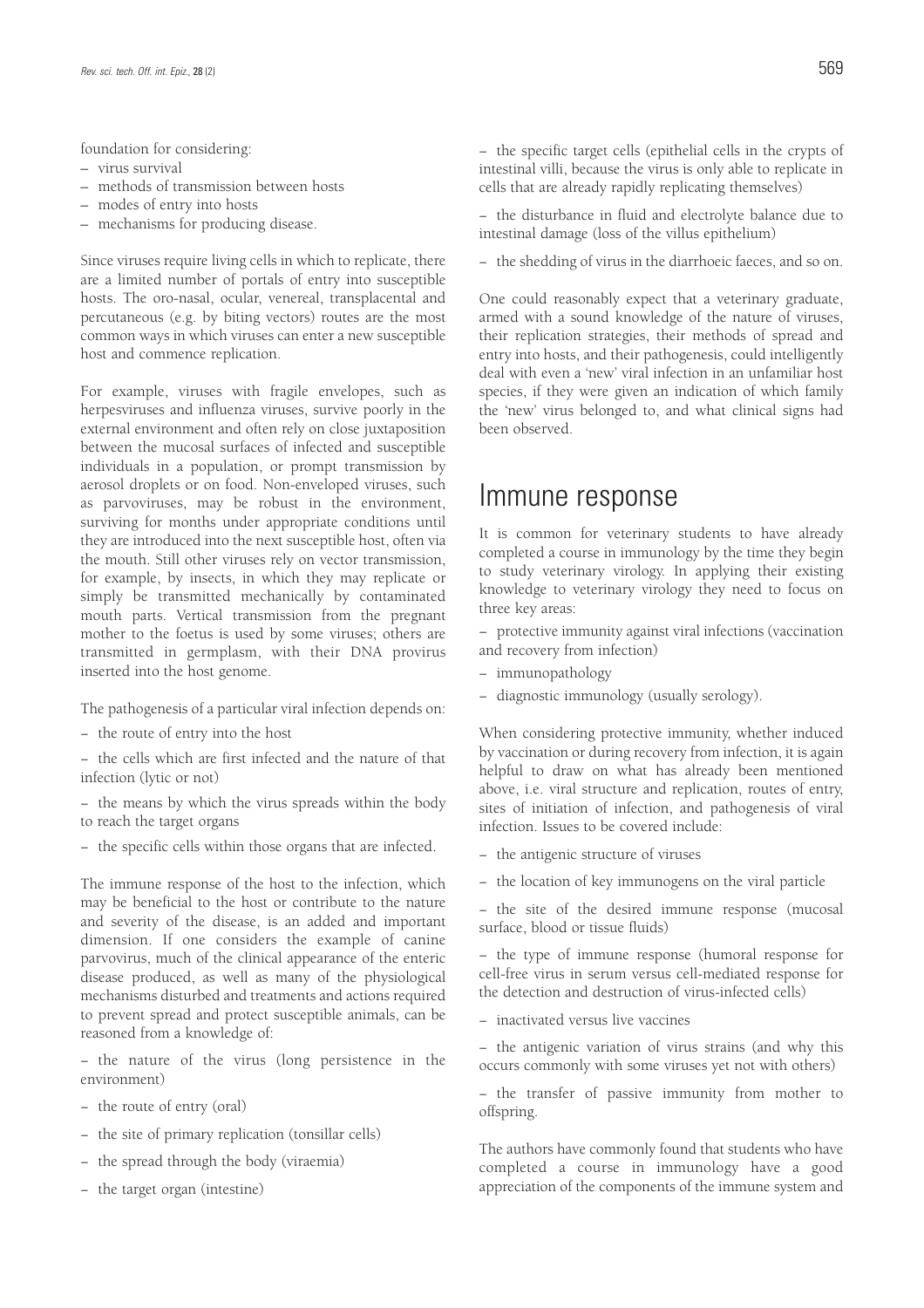its interactions in bringing about an immune response. Yet, they have little appreciation of the time over which this typically occurs in the whole animal or the duration of protection. This appears a simple point but it is vitally important in understanding how soon protective immunity can be expected after the administration of a vaccine, how long this immunity lasts, and in the interpretation of serological tests for evidence of infection.

There are numerous examples of viral diseases in which the immune response is harmful to the host and, in some cases, this may be exacerbated by vaccination. There are instances where antibody may lead to antigen-antibody complexes, which precipitate and cause damage to organs such as the eyes or kidneys; where the exuberant activation of macrophages leads to tissue destruction, and where cytokine storms lead to haemorrhage and fluid leakage in organs such as the lungs.

A good understanding of viral immunology is an important basis for understanding vaccine development and usage, viral immunopathology, and the use of the immune response in tests for diagnosis and surveillance of viral diseases.

### Epidemiology

An appreciation of epidemiology, as applied to viral diseases, can be readily built on a sound knowledge of:

- − the nature of viruses
- − their restriction to replication in living cells
- − varying durations of survival outside the host
- − modes of transmission
- − routes of entry and shedding from infected hosts.

It is also essential to understand the role played by host factors, such as:

- − individual or herd susceptibility
- − population size and behaviour
- − the presence and behaviour of vectors, when these are required for transmission

− factors that may affect the susceptibility of a population to infection, such as nutrition, concurrent disease or overcrowding.

Graduates should appreciate that disease is not simply the result of the presence of the relevant virus plus the susceptible host. Many other factors are important when trying to reduce the risk of outbreaks. Practical examples of taking an epidemiological approach to prevent and control viral diseases may include such actions as:

− bringing animals into insect-proof housing at the end of the day, to avoid them being bitten by insect vectors that are only active after dark

− monitoring climate and vegetation coverage, to predict when outbreaks of certain diseases, such as Rift Valley fever, are likely to occur.

An epidemiological approach, and hence the need to understand epidemiological principles when applied to viral diseases, is also necessary when developing surveillance programmes to either detect viral disease and estimate its prevalence or to obtain evidence of freedom from infection, for trade purposes.

### Diagnosis of viral diseases

In practice, many viral diseases are diagnosed by the presenting clinical signs and the knowledge of the veterinarian about commonly occurring conditions in their particular geographic area. Many veterinarians become extremely skilled at this approach. They recognise subtle clinical signs or other factors, such as the time or circumstances leading to the disease occurrence, to reach their diagnosis and select their treatment or control option. However, this is hardly a sufficient basis to diagnose diseases that may occur less frequently, or have clinical signs that closely resemble those of other infectious diseases, or which are new to the area or occurring in unfamiliar species.

The basic approaches to conducting a disease investigation also need to be covered, although it is expected that this subject will be dealt with in greater detail in pathology and the clinical courses that often follow on from virology at most veterinary schools. Graduate veterinarians should be familiar with the different types of laboratory tests that are available (including serological tests for antibody or antigen detection, virus isolation and the detection of viral nucleic acid) and the appropriate samples for each test. Thus, by the time of graduation, a veterinarian should, for any viral disease in any species, be able to:

- − collect a thorough, relevant history
- − conduct a clinical examination
- − perform a necropsy
- − detect visible abnormalities
- − select suitable samples

− collect and store these samples properly for submission to a laboratory, for further specialist examination.

It is to be hoped that, by the time students graduate, they will have had an opportunity to conduct a disease investigation, following samples that they have collected through to the laboratory and conducting some of the tests themselves. In the experience of the authors, the greatest challenge for students, and many graduate veterinarians, is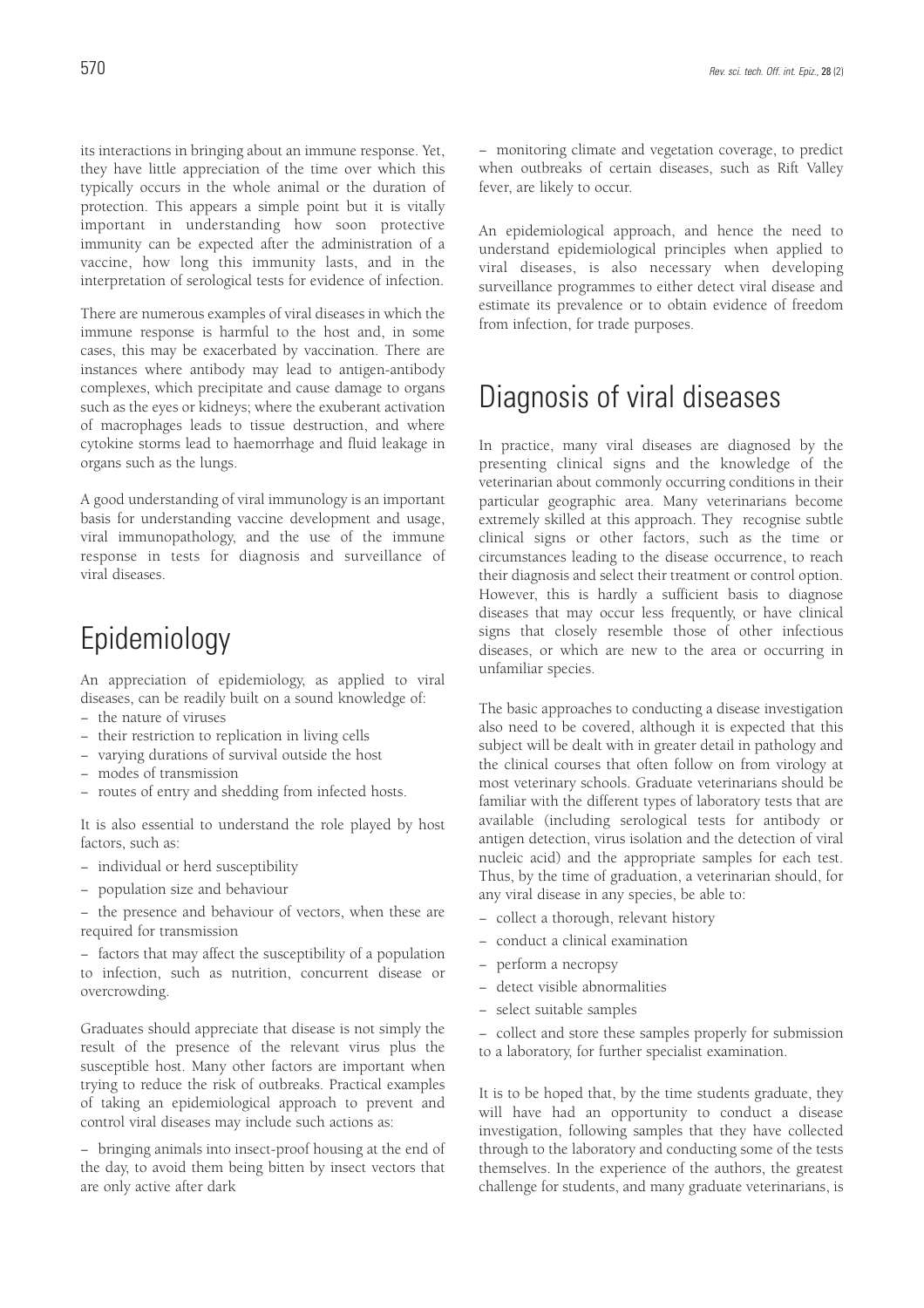in interpreting the results of laboratory tests and knowing what information can be expected from particular tests.

Understanding the correct generic approach and being able to conduct a diagnostic investigation is far more important than learning lists of diagnostic features of an ever-increasing number of viral diseases.

### **Vaccination** and other control options

If all the components of a veterinary virology course discussed above have been covered, then control of viral diseases, including the use of vaccination, becomes an exercise in applying the principles that have been learned. Once a diagnosis is achieved, and the causative virus identified, then knowledge of the environmental survival of the virus, its mode of transmission, the carrier state, routes of shedding, involvement of vectors, availability of vaccines and antigenic variability of the virus involved, as well as the other factors mentioned, can be used to develop a rational control or prevention programme and to conduct efficient surveillance.

Students should be reminded of the survival properties of viruses when considering how vaccines should be stored before use and how diagnostic samples should be packaged and stored to provide the best opportunity for the laboratory to conduct meaningful tests.

At the point of graduation, all veterinarians should be able to understand the rationale behind particular control programmes, including strategic vaccine usage, even if they do not have the experience, at that stage, to develop from scratch such programmes themselves.

### Conclusions

In presenting what the authors consider to be the essential elements of veterinary education in virology, they have not attempted to address the structure, format, style or methods of presenting this information to students, nor the challenge of actively involving them in the educational process. This will vary widely in different schools and with the particular preferences of the programme co-ordinator.

Experience suggests that veterinary virology is an exciting subject to teach. Students are motivated by the fact that so many of the important veterinary diseases that they will have an opportunity to address are caused by viruses, and more and more tools are becoming readily available for diagnosis and control. Further, since more high-profile emerging diseases are recognised as being caused by viruses originating from animals, the subject is topical and dynamic. There remains much to be learned as the profession becomes more involved with a wider range of animal species, including new species of farmed animals, wildlife, domestic and wild birds and aquatic animals, all of which have their own concerns with viruses, many of which are just being discovered.

A generic approach that includes sound principles and an understanding of the nature and behaviour of viruses, combined with a case-based treatment of each viral family to reveal the generic properties of that family, is a sound way of preparing veterinarians to deal with the known and unknown challenges of viral animal diseases in the future. Such an approach has the added advantage of avoiding a parochial treatment of local diseases and promotes global awareness and education.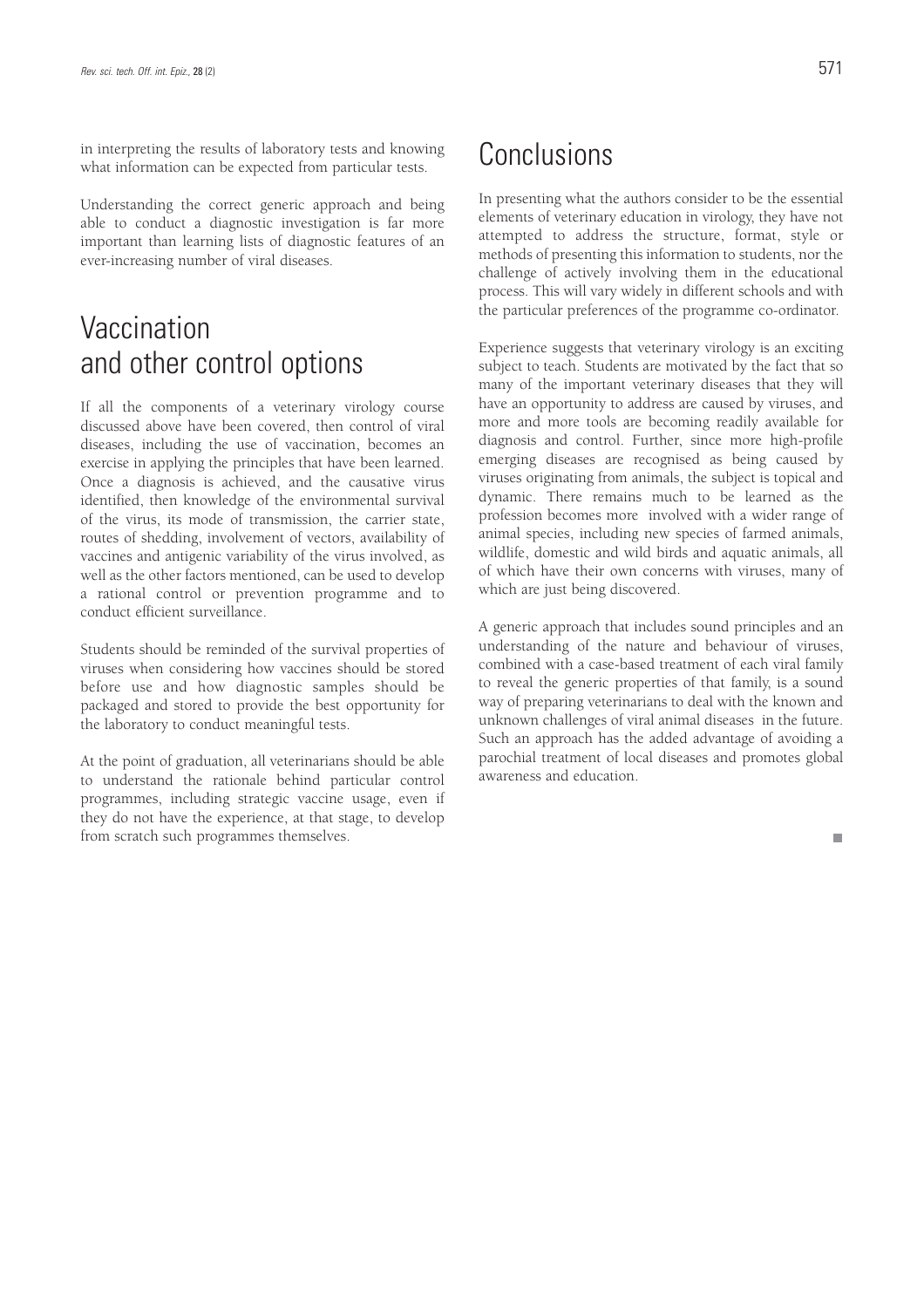### **Les fondamentaux de l'enseignement vétérinaire dans le domaine de la virologie des animaux domestiques, des animaux sauvages et des espèces aviaires : diagnostic et pathogénie des infections virales**

C.R. Wilks & S.G. Fenwick

#### **Résumé**

L'enseignement de la virologie vétérinaire doit offrir aux futurs diplômés les bases qui leur permettront de continuer à se former tout au long de la vie et d'intervenir avec professionnalisme dans la lutte et l'éradication des maladies virales, aussi bien au plan local que mondial. Par conséquent, l'objectif des programmes de formation consistera à élucider la nature et le comportement des virus et leurs interactions avec leur hôte animal, plutôt qu'à accumuler des informations détaillées sur les maladies virales particulières, dont le nombre ne cesse de croître chez de plus en plus d'espèces animales. Les vétérinaires diplômés doivent posséder une connaissance étendue sur la nature des virus et sur leur étroite dépendance à l'égard des hôtes qu'ils infectent, ainsi que des notions solides de pathogénie, d'immunologie et d'épidémiologie ; ils doivent également connaître parfaitement les méthodes diagnostiques disponibles et les différentes possibilités de prophylaxie. Toutes ces compétences sont nécessaires pour que la profession puisse faire face aux défis connus et inédits associés aux maladies virales chez une grande variété d'espèces hôtes, dans différentes conditions de gestion et en diverses régions du monde.

#### **Mots-clés**

Diagnostic – Épidémiologie – Immunologie – Pathogénie – Programme d'enseignement – Réplication – Taxonomie – Transmission – Vaccination – Virologie. ٠

**Enseñanza veterinaria básica sobre virología de aves y animales domésticos y salvajes: diagnóstico y patogénesis de las infecciones víricas**

C.R. Wilks & S.G. Fenwick

#### **Resumen**

La enseñanza de la virología veterinaria debe servir para sentar las bases de un proceso de aprendizaje permanente y para que los titulados sepan abordar con profesionalidad el control y la erradicación de enfermedades víricas, tanto en el plano local como en el mundial. Por ello no es tan importante transmitir información muy detallada sobre un número creciente de enfermedades víricas